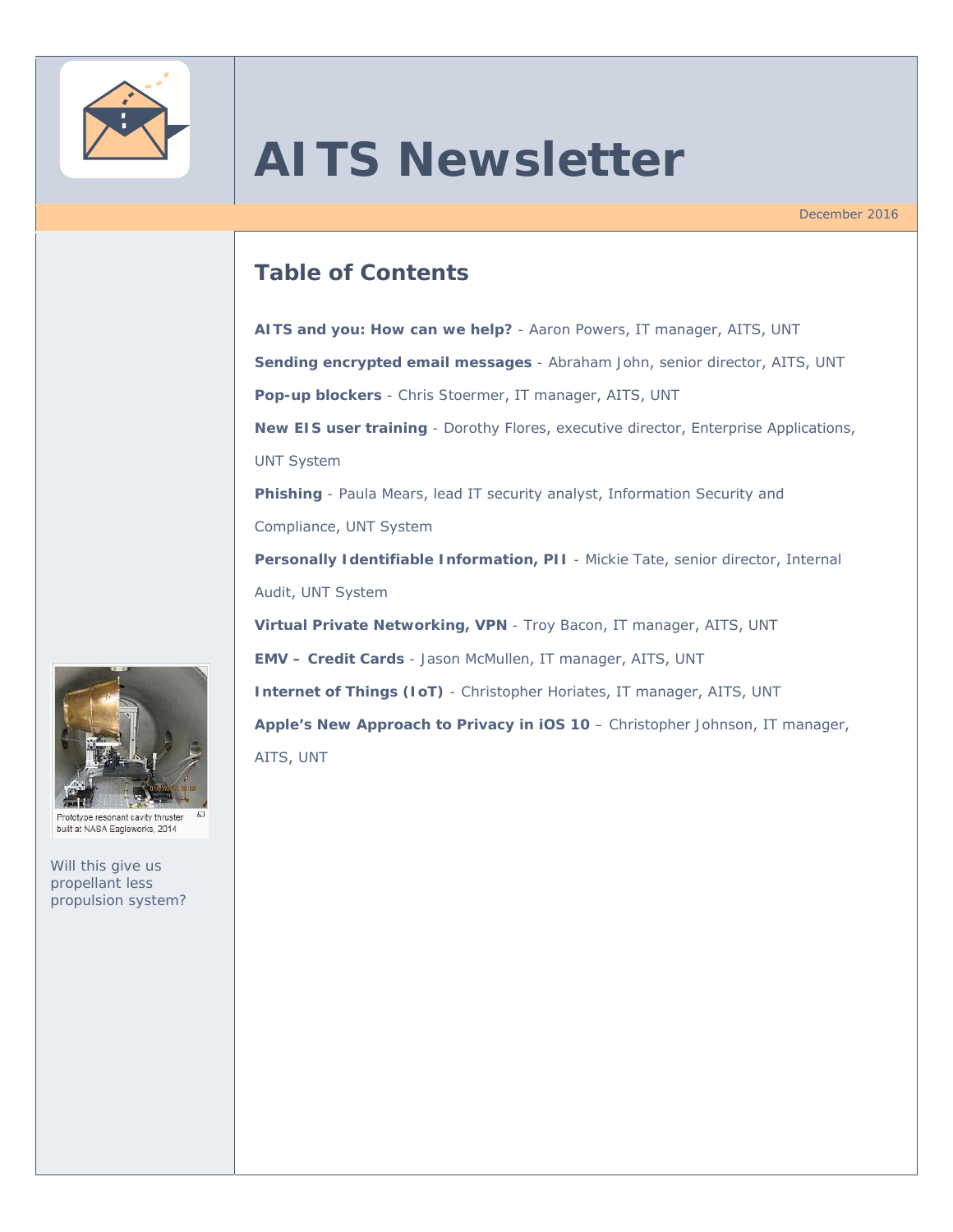# **Administrative Information Technology Services and you: How can we help Administration? [By Aaron Powers]**

Information technology is always growing, and the way IT services are provided at our university has, of course, changed as well. When directly helping people we support, which is administration, I often hear "I'm not sure if this is something you do, but...", and for good reason; information technology is an incredibly wide field and it takes many teams here at UNT, and in the world, to make it all work together.

So what exactly does AITS do? Well, we provide services including file, application, printer, network, web, account, camera, security, POS (point of sale), desktop support, reporting, A/V…and more! However, the **MOST** important thing we do, is keep up with the ever changing landscapes of technology, UNT organization, and business trends. This allows us to **serve as your single point of contact for ALL of your technology requirements.** In other words, you don't need to know exactly what we do! Just know that we can either help you directly, or we can work on your behalf with the people most appropriate. All you need to know, is what you want to do with technology, and maybe not even that! We're happy to look over business processes with you and recommend ways in which technology can help improve your operations. As you consider external contracts for technology, whether they be hardware devices or services, we can help act as liaisons and as a help in navigating the technology landscape put forward by external organizations. This will have a very direct effect on your bottom line in getting goods and services you need at the right price. We already do much consultation on campus, and there's a chance another area is using something that might be useful to you too. Pooling these types of efforts can often mean better licensing costs, which helps everybody too.

As the individual areas of technology expand, and more specialized knowledge of particular concepts is required in each area, the number of different parties involved will rise and this single-point-of-contact approach will become more and more valuable for you. Please know that you are encouraged to lean on us now, and in the future. We are your technology team and we are here for you!

*If "through" and "threw" are pronounced the same, cross out all of the even numbers in the line below. If they are not, cross out all of the odd numbers. If Tbilisi is the capital of Georgia, add all of the numbers that are left. If it is not, multiply all of the numbers left. Your answer?* 

*1 2 3 1 2 3 1 2 3 1 2 3*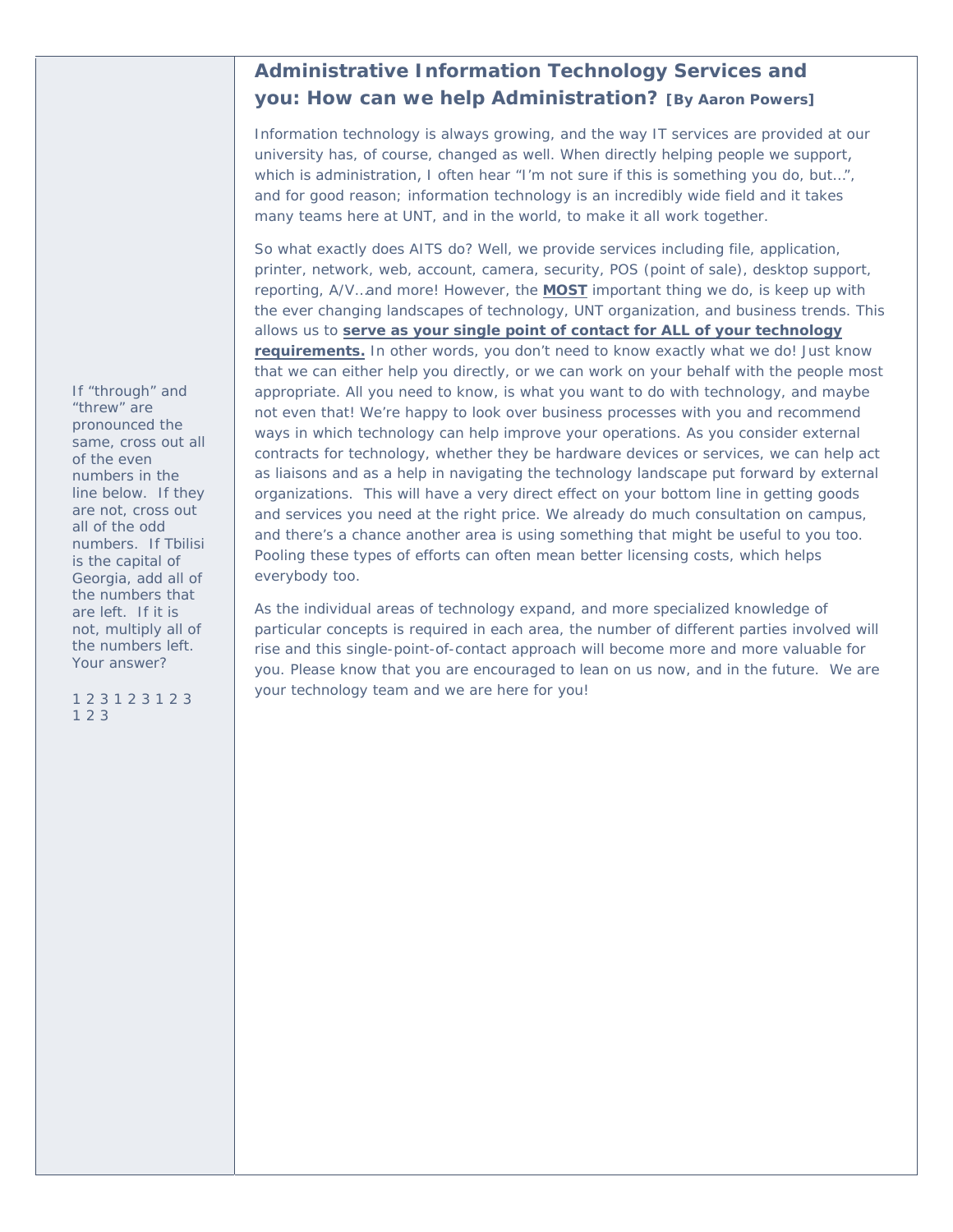## **Sending Encrypted Email Messages [By Abraham John]**

Did you know that you can send an encrypted email to someone within UNT or to an external email address from within Microsoft Outlook? Well, you can! Let's take a brief journey on how this is accomplished. I'll provide a few steps on how this can be done and also include an excellent video that Mr. Jason Gutierrez, messaging team lead, has created. Between the two approaches learning this may, hopefully, be a painless and enjoyable exercise.

The process of sending an encrypted email to someone within UNT or to an external email is the same. To send an encrypted email:

- Enter the email address of the recipient
- Start your subject line with "#Secure" without the quotes
- Type your message as normal, attach documents as you normally would
- Click Send
- That's it!

Reading an encrypted email just has a few more steps as a result of the added email security. When you receive an encrypted email that has been sent from Outlook, you'll see a message body that looks like the one below and you'll also have an attachment named "message.html".

You've received an encrypted message from <address of the message sender> To view your message Save and open the attachment (message.html), and follow the instructions. Sign in using the following email address: < your email address will be here>

This email message and its attachments are for the sole use of the intended recipient or recipients and may contain confidential information. If you have received this email in error, please notify the sender and delete this message.

Message encryption by Microsoft Office 365

When you save/open the "message.html" attachment you'll be taken to a page that provides some basic information about the sender and recipient. There is additional instruction that prompts you to sign in if you will be using your work or school account or to use a one-time passcode in the case of external entities who may not have an account on Office 365. If you select sign in, you'll see another page that lets you choose "Microsoft Account" or "Work or school account". **For our purposes, choose "Work or**  school account". You'll be presented with a dialog box where you can enter your full work email address and associated password. Once that is verified, you'll be taken to your encrypted email.

At this point you can read, reply, print or forward – normal activities but you can't delete from this location. Once you are done, there is a "Sign Out" option at the top right of the Encrypted Message screen header bar. Click that to sign out.

If you click on the one-time passcode, Office 365 will send you a regular email with a one-time passcode. Go to **your email client to see what the passcode is** and either type or paste it into the passcode text box in the Encrypted Message window. If the computer you are using is not a public machine, then you can select the private computer check box so that the passcode is remembered for 12 hours and you don't have to reenter the passcode if you happen to reopen the encrypted message. Click on Continue. You encrypted message is opened and you can do normal things like read,

*December 1, 1862 – President Abraham Lincoln gave the State of the Union address to the 37th congress.*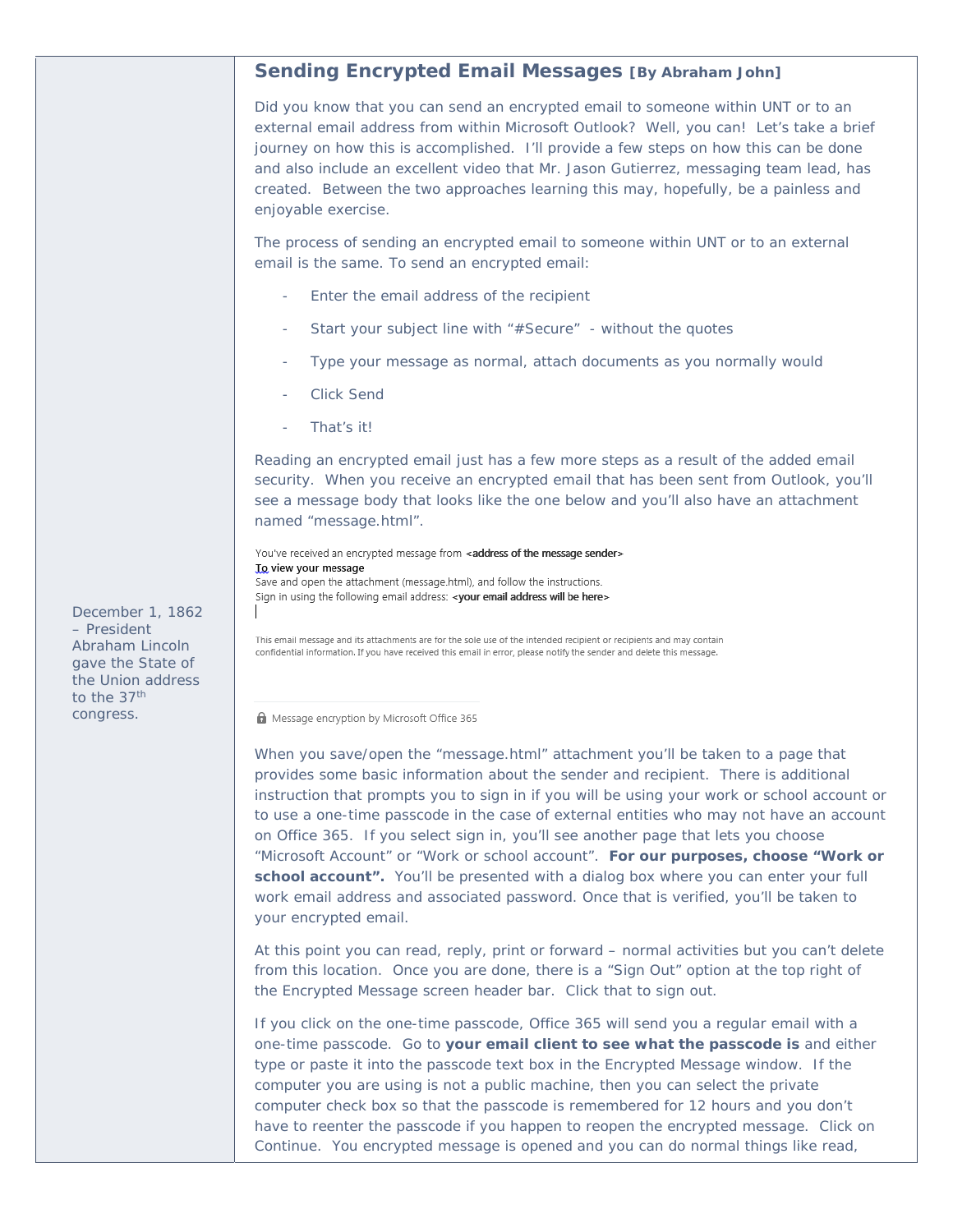reply, print or forward – but you can't delete from this location.

Given how easy it is to send an encrypted message and since you are not restricted to just recipients within UNT, this should be the standard means by which sensitive materials are communicated within UNT and to colleagues outside UNT.

While this is a powerful tool, not every email should be subjected to mechanism. It does add a few steps on the recipients' side and any replies coming back to you will add the same number of steps on your side. Encrypting non-sensitive messages may prove frustrating on the recipient's side.

To quote Spiderman "with great power comes great responsibility"  $\mathbb{G}$ , you have the power, so now it is your responsibility to use it wisely, productively and in keeping with the nature of the data/information being communicated.

The video that Mr. Gutierrez has created can be found at this link: https://myunt.sharepoint.com/portals/hub/\_layouts/15/PointPublishing.aspx?app=video &p=p&chid=3060c23c-0449-4055-bc38-2a9157c97d9e&vid=22892c9d-96fa-413d-bfa1 ecfdf36a85c0&from=2

You'll have to sign in with your work email and associated password when you click on the link above.

As always, we at AITS, are here to help and provide any and all assistance with all your technology needs.

*Did you know that the 2.4GHz Wi-Fi signal travels better than the 5GHz Wi-Fi signal through walls and windows? This might be handy if you are trying to connect to your access point at home from a different room than your Wi-Fi router.*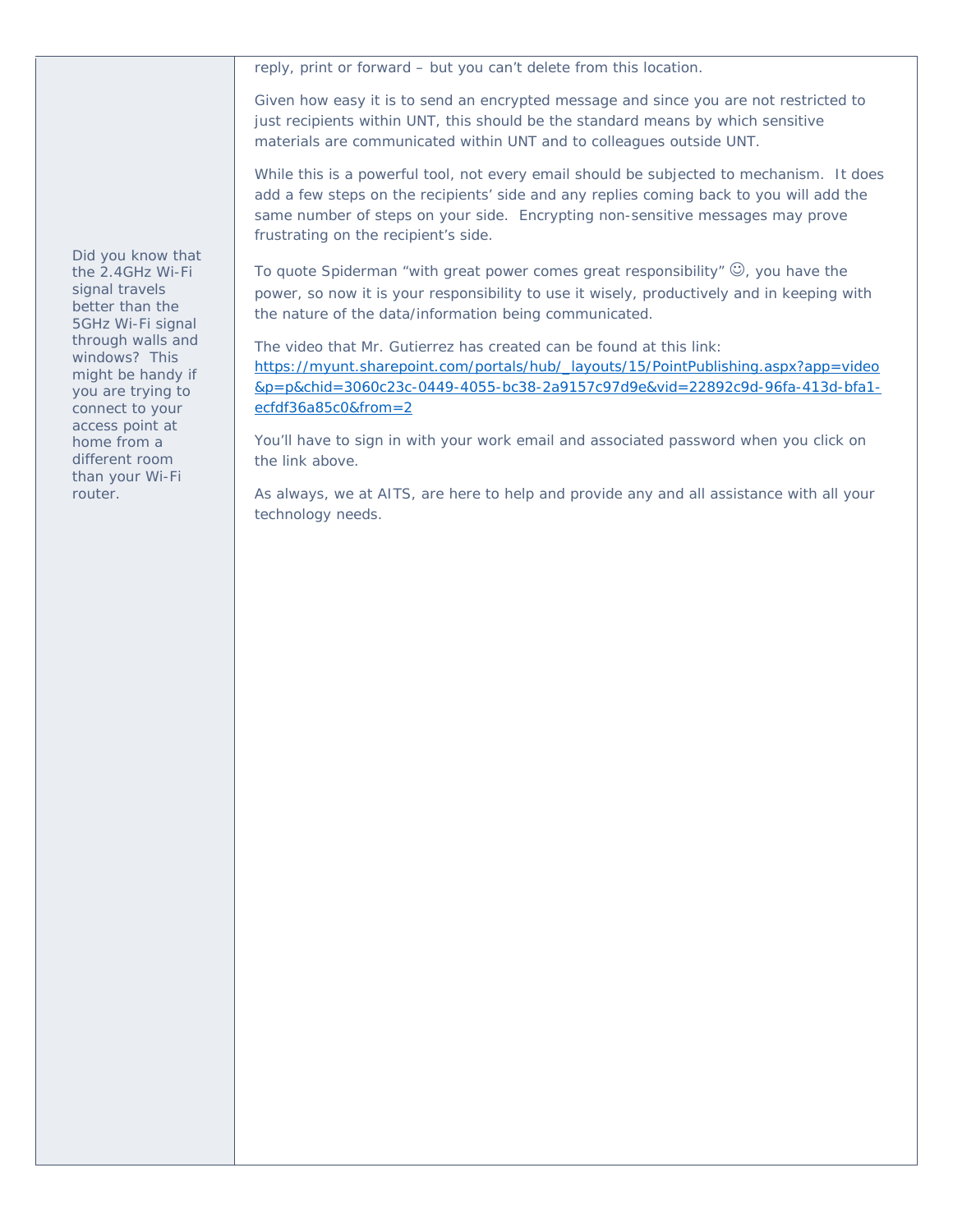## **Pop-up Blockers [By Chris Stoermer]**

Ever been surfing the web, doing research on the latest hot topic like the Brangelina breakup, and when you click one of the search hits more than one window loads, none of which seems to be related to your search topic? Even worse, have you ever clicked on a web link only to get a blank page and, no matter how many times you refresh, nothing appears? Chances are, when you explained this behavior to your IT support person, you were told to add an exception to, or turn on/off, pop-up blockers…..I am sure your next thought was, "What the heck IS a pop-up and how do I know if I should be accepting, or blocking it?"

To understand pop-up blockers and why they are both useful and a nuisance, we need to understand what they block: pop-up windows. Pop-ups originated in the 1990s on Tripod.com when a resourceful web coder named Ethan Zuckerman wrote web code to change the way his company published web advertisements. Before this time, ads were coded into web pages which triggered many consumer complains due to the extended page load time for the advertisements. Zuckerman's code allowed advertisements to be launched in separate window from the main content. Pop-ups also allow the parent page to redirect the internet consumer to new content without disrupting the existing page content. Unfortunately, this code was quickly modified to create 'ad storms' and was heavily abused on many early commercial web sites. These ad storms routinely would crash machines due to the number of windows that would open.

The solution to control these ad storms was to integrate the pop-up blocker feature into the web browser. This feature looks for the code pattern of the pop-up and blocks it.

Great! Problem solved.

No more pop-ups, right? Well, not exactly.

There are still many good reasons for programmers to use the pop-up window code and many web servers still rely on pop-ups to take care of presenting data to the consumer. Pop-ups also can be used to pass a consumer from one system to another. For example, when we log into the myUNT portal and click an EIS link, a new window, or Window Tab, opens and you get into EIS without needing to put in your username and password again.

Pop-up Blocker settings are similar in every browser, but different enough that you will want to do a quick Internet search to find out how to manage your browser's settings. Just search for "manage pop up blocker" and add on your browser's name.

**Author's Internet Safety Alert:** The current internet safety recommendation is to leave pop-up blocker settings enabled and only add exceptions for systems you trust and know need to be allowed to show you pop-up windows.

*For those among the readership who enjoy the major English Romantic poets – here are a couple of suggestions from Percy Bysshe Shelley – Ozymandias and Loves Philosophy – enjoy*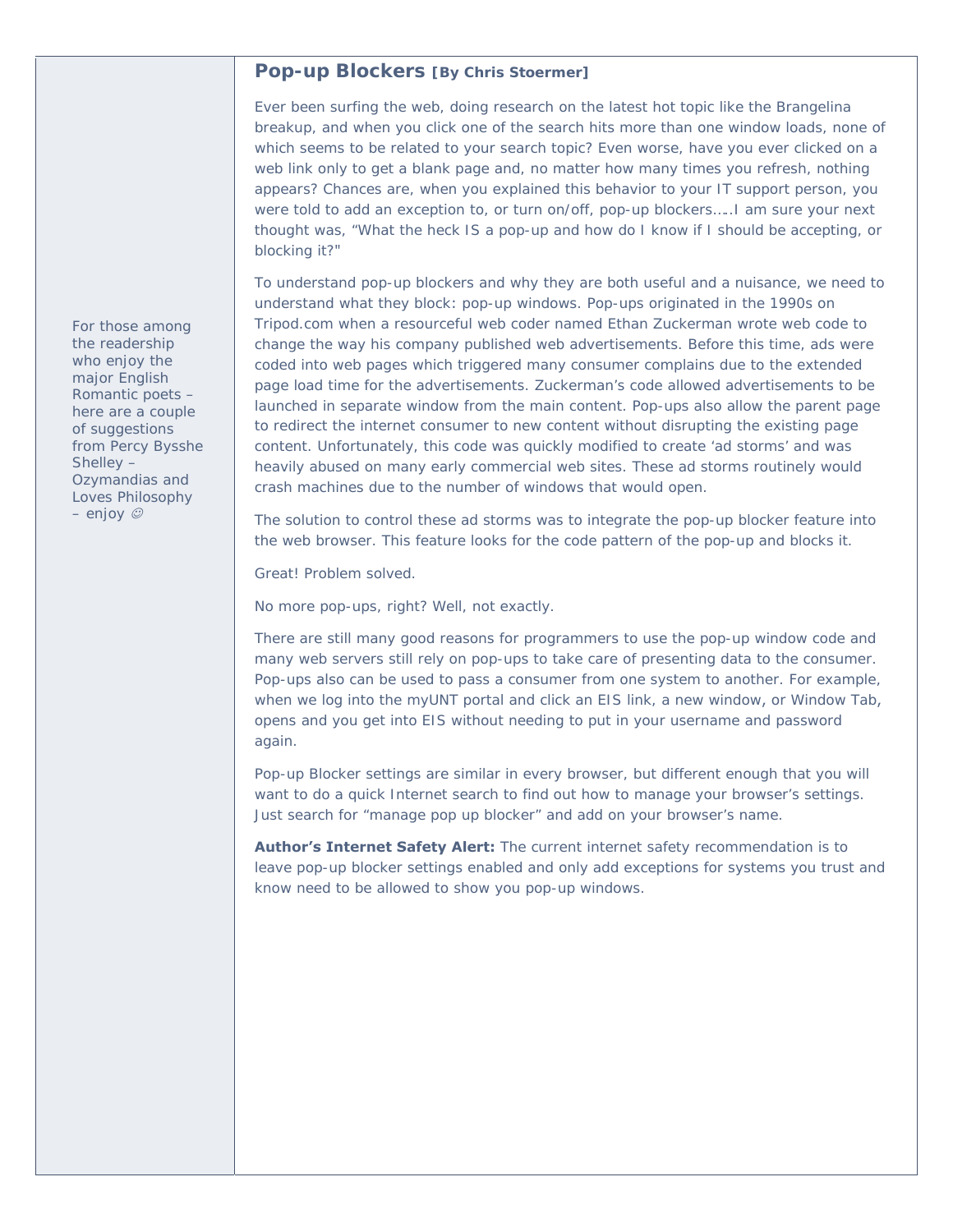## **Tutorial: New Enterprise Information System, EIS, User Orientation [By Dorothy Flores]**

Are you new to EIS? Do you know what it is and how to use it? Have you looked for or wondered where to find available training? If you are new to EIS, there is a training tutorial available just for you. It's called "New Enterprise Information System (EIS) User Orientation."

You can find this training in several places, but the best option is within the my.unt.edu portal. Once logged in, go to the Human Resources tab. Scroll down until you see a box displayed on the right side, entitled "UNTS Training." In there, you will find links to several training offerings, along with the new user training tutorial, which will look like this.

## UNTS Training

# University of North Texas System (UNTS) Training

These tutorials provide a place to learn and practice key processes in a simulated environment. First time users should view the User Productivity Kit (UPK) player introduction before proceeding.

# All Faculty & Staff

# New Enterprise Information System (EIS) **User Orientation**

Begin by learning the basics of the Enterprise Information System as your explore UNT System's administrative system using PeopleSoft Internet Architecture.

Included in the New EIS User Orientation is an EIS Overview, information about security access and how that works, basic navigation features, and how to search for and retrieve data on a page in EIS. All of these are core concepts that any new EIS users would benefit from knowing, as they build a foundation of knowledge about using EIS.

All training in this section is provided within a tool called User Productivity Kit (UPK), which allows the user the ability to click through the information, in a "Try It" mode to see how the functionality works. There are also instructions in each training offering which shows you how to use the UPK tool.

Check out other available EIS training, like Employee and Manager Self-service, EIS Finance Query Basics, and EIS Time and Labor for UNT.

*For the readership that may enjoy D.H. Lawrence – try the short one on "Self-Pity".*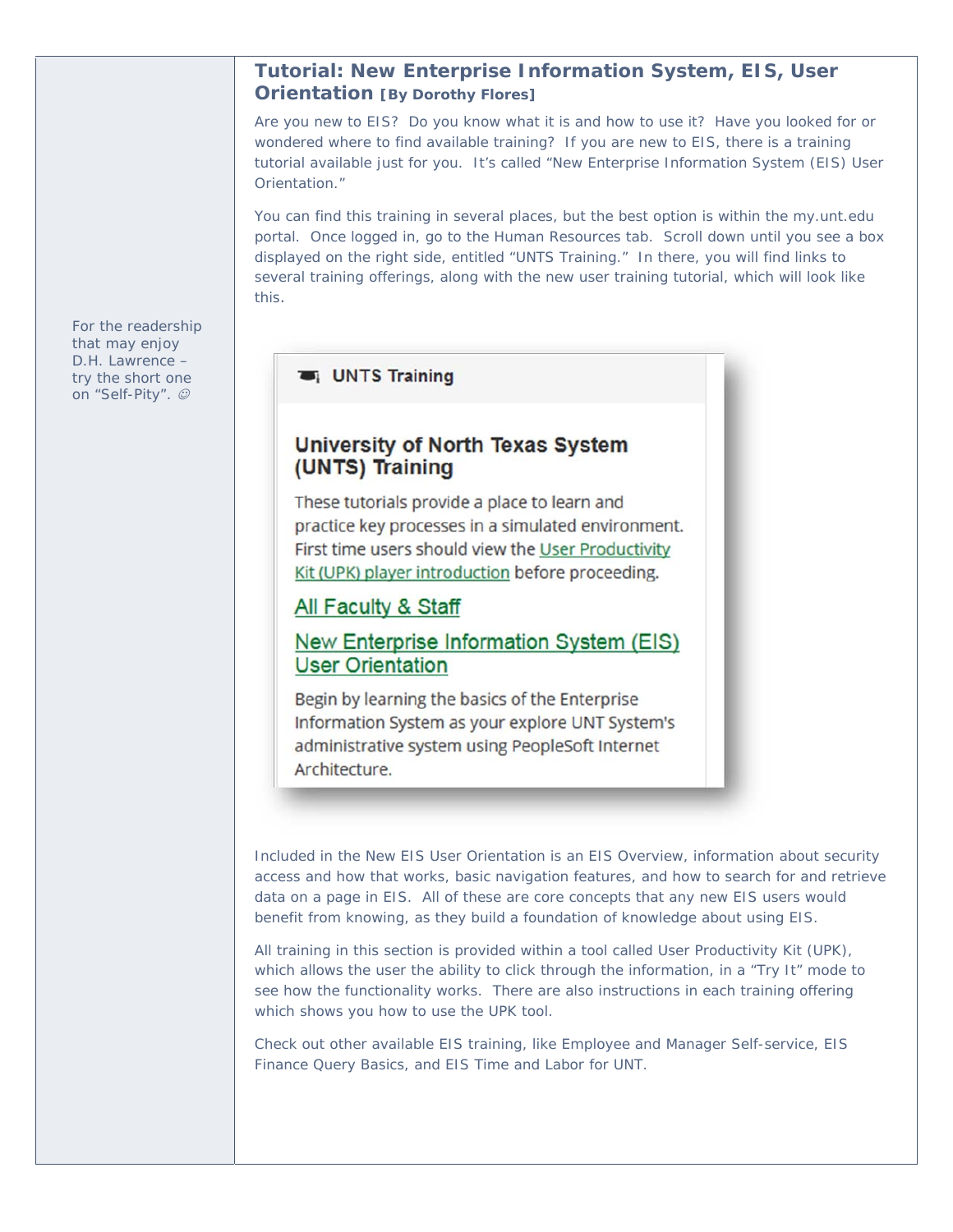## **Phishing [By Paula Mears]**

The internet has become a central component in our everyday lives and because of this, we are targeted over the web frequently. With the use of email as major form of communication, intruders attempt to infiltrate our inboxes with illegitimate messages with schemes ranging from selling products to us, to stealing information from us. With this being said, there are many differences between plain old spam and the ever increasing tide of phish scams.

Phishing attempts can be dangerous and most of them are quite convincing. They often appear as emails or messages from authentic companies requesting that you send personal information to them for what may seem to be a legitimate reason. If you fall for it and input your information, these scammers can now use this information to steal from you.

Spam emails are a little less invasive. Spammers will harvest email addresses from various sources such as websites, forums, and social media websites then send pointless email or "junk mail" to you. There is little you can do to prevent spammers from getting hold of your email address.

#### **What is Phishing?**

Phishing is a form of fraud in which the attacker, posing as a trusted source, urgently requests employees to disclose personal and confidential information like account information, log-in IDs, or even passwords. Phishing email tries to trick you into giving up your personal information, such as login id, password or credit card number. Phishing messages usually have a threatening tone in an attempt to fool you into thinking there will be a consequence if you don't respond.

#### **What is Spam?**

Spam is a form of commercial advertising which can typically be seen as a mass email. Spam email is a cost-effective medium used to reach a large number of people with the purpose of getting some sort of response. Span or junk mail, is unsolicited email that tries to sell you the "latest and greatest" product or service. Spammers send their messages to hundreds, thousands, or even millions of email addresses at once and don't attempt to acquire sensitive information.

The UNT System Information Security team is encouraging employees (as always) to submit any recent phishing emails to the security team email box at security@untsystem.edu. Please submit (forward) any phishing email received to our information security inbox as an attachment at **security@untsystem.edu**

#### **How to Forward an Email as an Attachment [OUTLOOK]**

1. On the Microsoft Outlook main page, select the Email you want to forward as an attachment.

- 2. Click on the Home tab.
- 3. Choose More from the Respond subcategory; click on Forward as Attachment.
- 4. Fill out your desired recipient(s) and the subject/body of your email; click Send.

*For you sports fans, December 1, 1963 – first shutout by the NY Jets against the Chiefs!*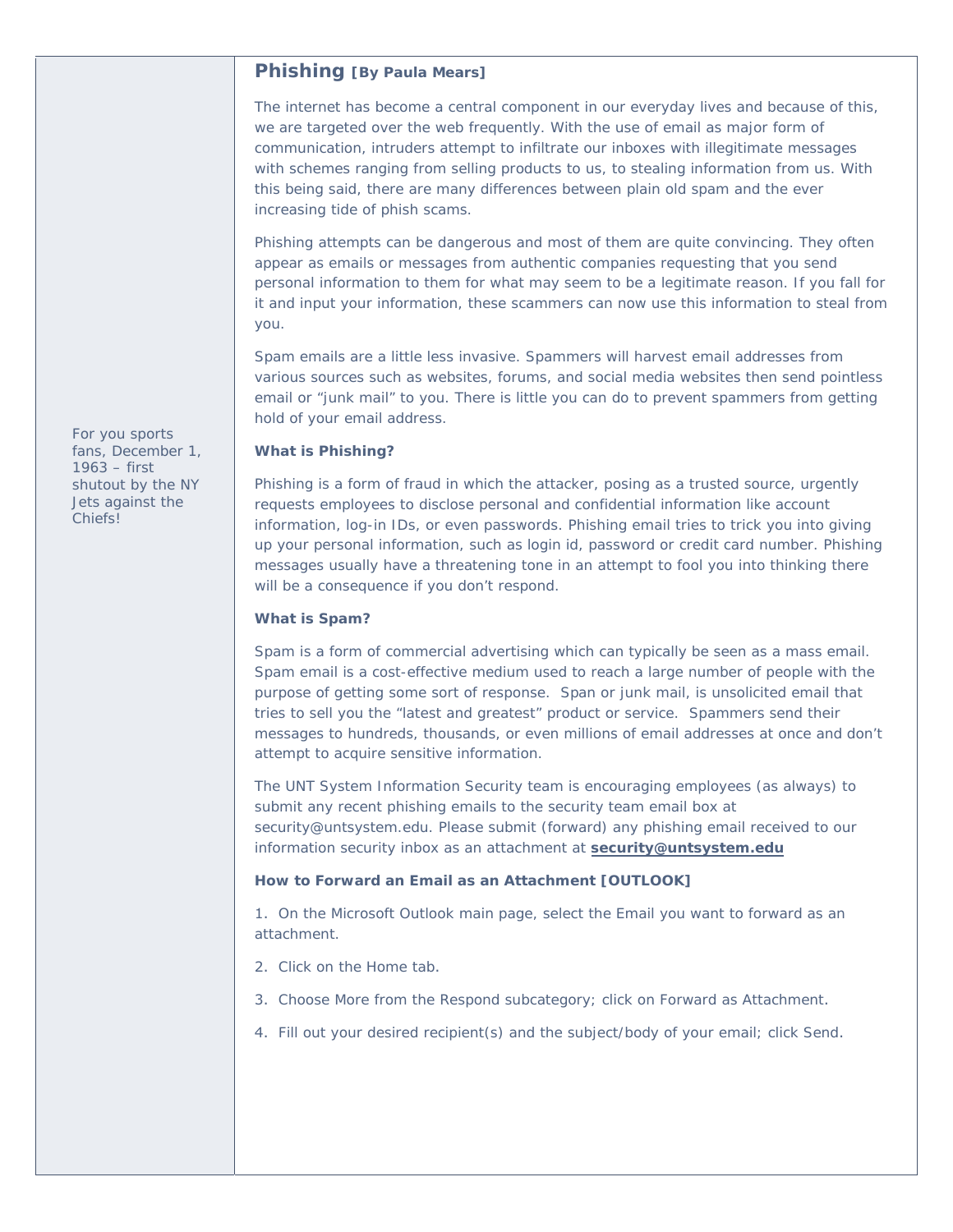## **Personally Identifiable Information (PII) [By Mickie Tate]**

What's the big deal about PII – and what is it anyway?

What is PII? PII is Personally Identifiable Information. This constitutes a number of different types and combinations of information that could be used to singularly identify an individual by using information which could not have been obtained from public means, and there really isn't a one stop shop for defining what PII is.

Some of the items that can make up PII:

HIPAA – Protected Health Information (PHI) Payment Card Industry (PCI) - Credit Card Information Passport information Driver's license number Social Security number First or last name (if not common) Date of birth Country, state or city of residence Age Telephone numbers Email addresses Gender Race Criminal record

The key is being able to merge pieces of information together to personally identify someone.

Security of data is everyone's responsibility: from the CIO and CISO to the data managers and data custodians to the individuals who interact with the data on a daily basis. One way to look at it is would you want your driver license, credit card number, personal banking or passport information put where it could be exposed to anyone in the world? That is what happens when we store, transmit or handle other people's sensitive information in an unsecure manner, we expose others' information to potential compromise.

From the UNT's perspective, a compromise of PII could result in damage to the university's reputation, a loss of public trust and potentially fines, penalties or lawsuits. From the personal perspective, a compromise of PII could result in public embarrassment, targeting, locating family members or even stalking.

Securing information doesn't stop with safeguarding the electronic system(s) on which it resides. Paper copy information should never be left unattended on printers, or in office areas and should always be locked away when not being used. And when destroying sensitive paper copy information, it should be cross cut shredded, as ribbon cut shredding can be ineffective. Never just discard it in a waste basket. Also, never send PII in an unencrypted email. If you do have to send encrypted PII, always have your supervisor's permission and the approved process to encrypt the email properly.

When in doubt, reach out to your AITS representative, the CISO, or the senior director of IT audit. One of these individuals gladly will be able to get an answer for you.

Let's all do our part in keeping UNT information secure.

*The Health Information Technology for Economic and Clinical Health (HITECH) Act, which became effective on February 18, 2009 has quite a few revised sections as it relates to penalties. This should be viewed in conjunction with the Joint Guidance document on the Application of FERPA and HIPAA to Student Health Records*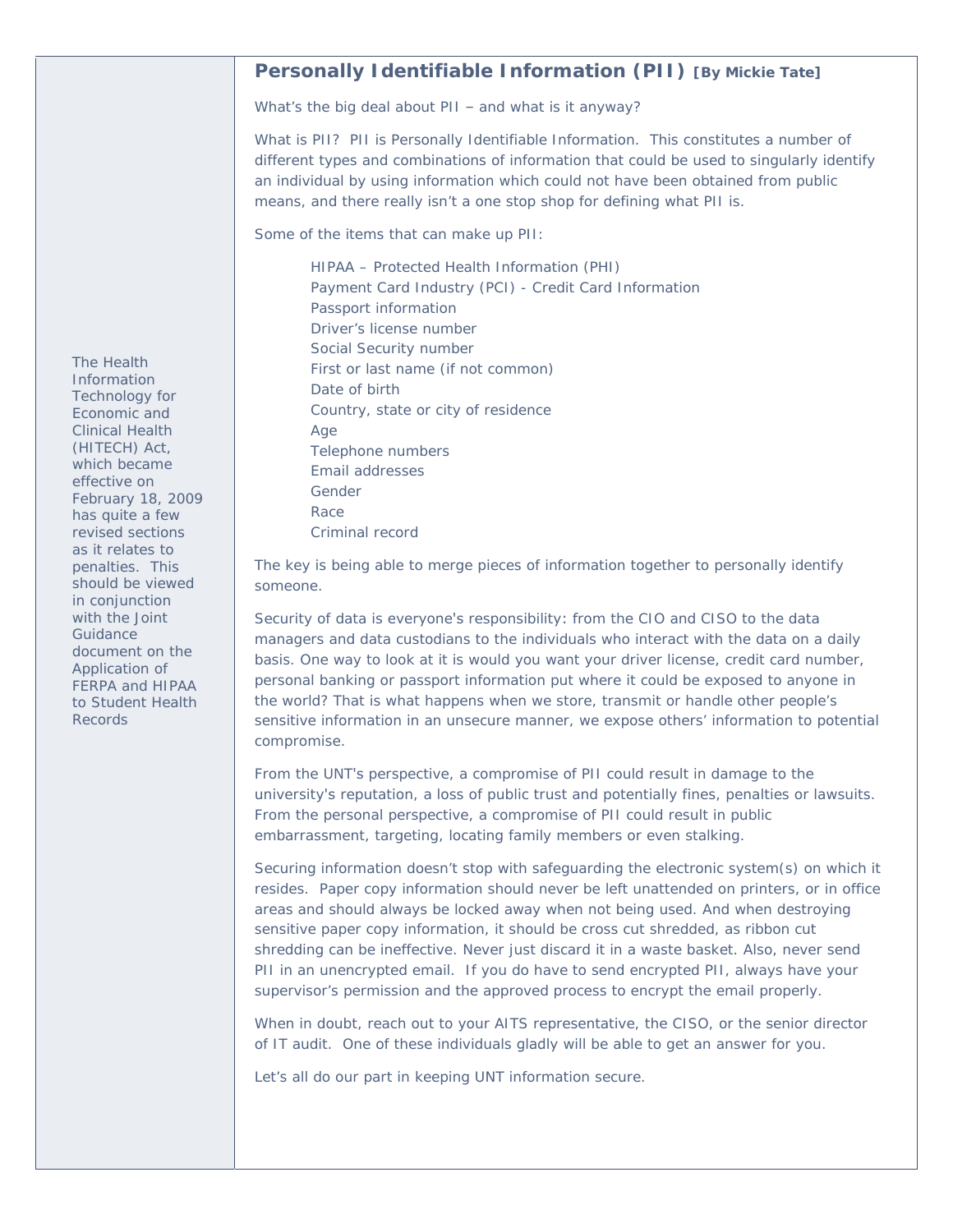Links to sites containing PII definitions and discussion:

UNT System Information Security Handbook -

https://itss.untsystem.edu/sites/default/files/unt\_system\_information\_security\_handboo k\_2016.pdf

Handbook for Safeguarding Sensitive Personally Identifiable Information US Department of Homeland Security -

https://www.dhs.gov/sites/default/files/publications/privacy/Guidance/handbookforsafeg uardingsensitivePII\_march\_2012\_webversion.pdf

NIST 800-122 Guide to Protecting the Confidentiality of Personally Identifiable Information (PII) -

http://nvlpubs.nist.gov/nistpubs/Legacy/SP/nistspecialpublication800-122.pdf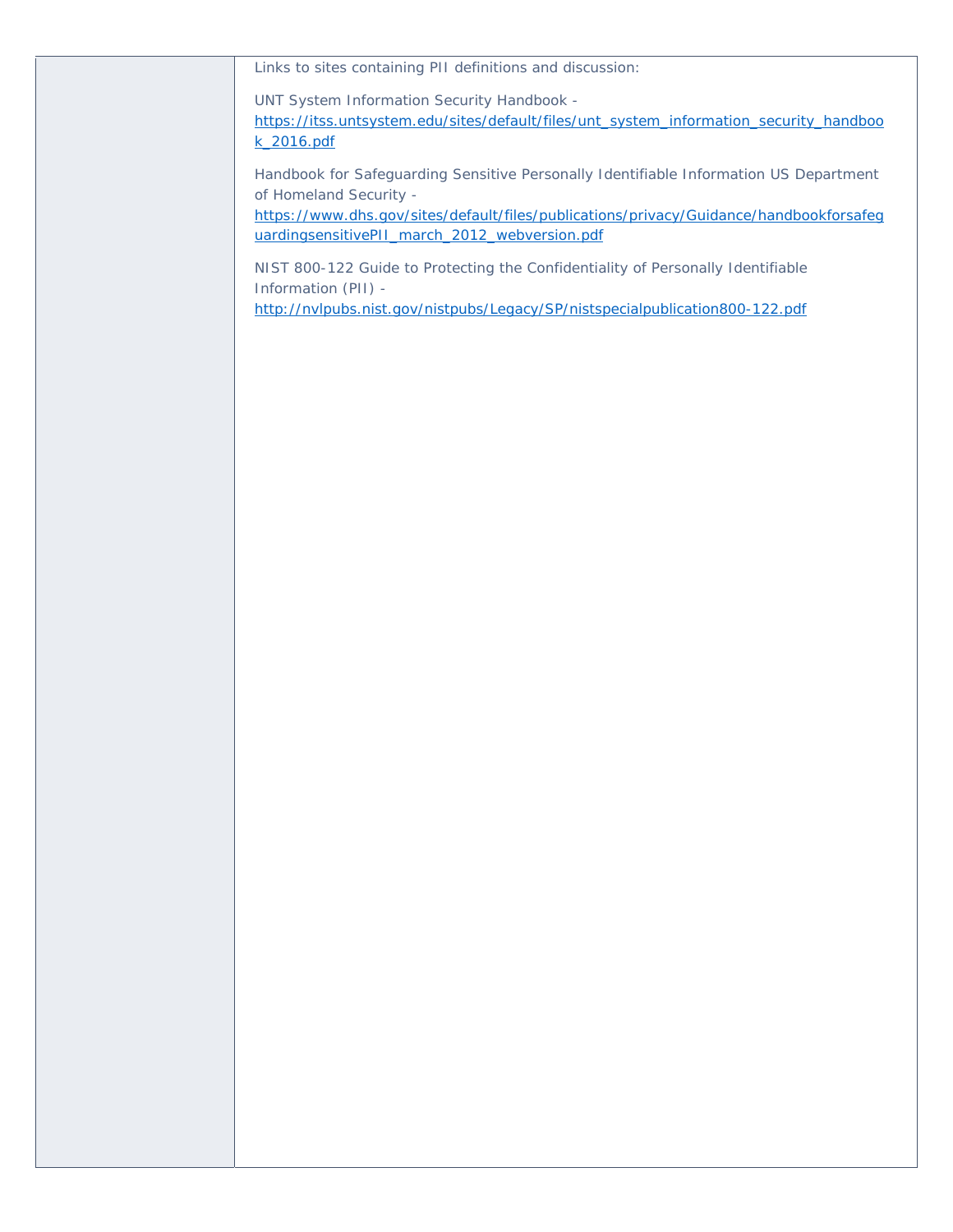# *7R\$,76&OLHQWV* **Do you need to access UNT resources from off campus? [ByTroy Bacon]**

If RXQHHGWRDFFHW817RQOLQHUHVRXUTUURPRIIFDPSXV, then you will need to connect to the UNT campus virtual private network931. It allows your off-campus computer to be on the UNT network in a secure manner. When using a VPN, all network traffic is encrypted through a tunnel, which prevents hackers from seeing the data.

If you are using a UNT-owned laptop computer, then the Cisco AnyConnect VPN already may be installed. Look on your desktop or in your Start menu for "Cisco AnyConnect". If you see this item, go ahead and run the program. You will be prompted to enter your username, EUID, and password. You will then be connected to the UNT campus VPN.

If you are using a UNT-owned laptop computer, and you cannot find the Cisco AnyConnect client, then please contact our AITS Helpdesk at **940-565-4790**, and we will schedule a time to install it on your computer.

If you need to install the VPN client on a personal PC, then you will need to follow the instructions below. If you have any questions about the installation process, please contact our Helpdesk at the phone number above. While we cannot directly support personal computing devices, we can answer questions and provide guidance.

#### **Installing the Cisco AnyConnect VPN Client**

1. Open a web browser and navigate to: KWWSYSQXQWHGX.

You will be presented with the following login screen.

| UNIVERSITY OF SSL VPN Service<br>NORTH-TEXAS<br>Discover the power of ideas. |                                                                                                     |
|------------------------------------------------------------------------------|-----------------------------------------------------------------------------------------------------|
|                                                                              |                                                                                                     |
|                                                                              | Login                                                                                               |
|                                                                              | Please enter your username and password.<br>GROUP:<br>General<br>$\checkmark$<br>EUID:<br>PASSWORD: |

 $Login$ 

- 2. Leave the Group selection set to "General."
- 3. Login with your UNT EUID and password.
- 4. Acknowledge the UNT Security screen by clicking "Continue."

*Did you know that most modern VPN processes encrypt your communication so that as it traverses the internet to get to your office, the contents are not visible until it is decrypted by the VPN gateway at the office?*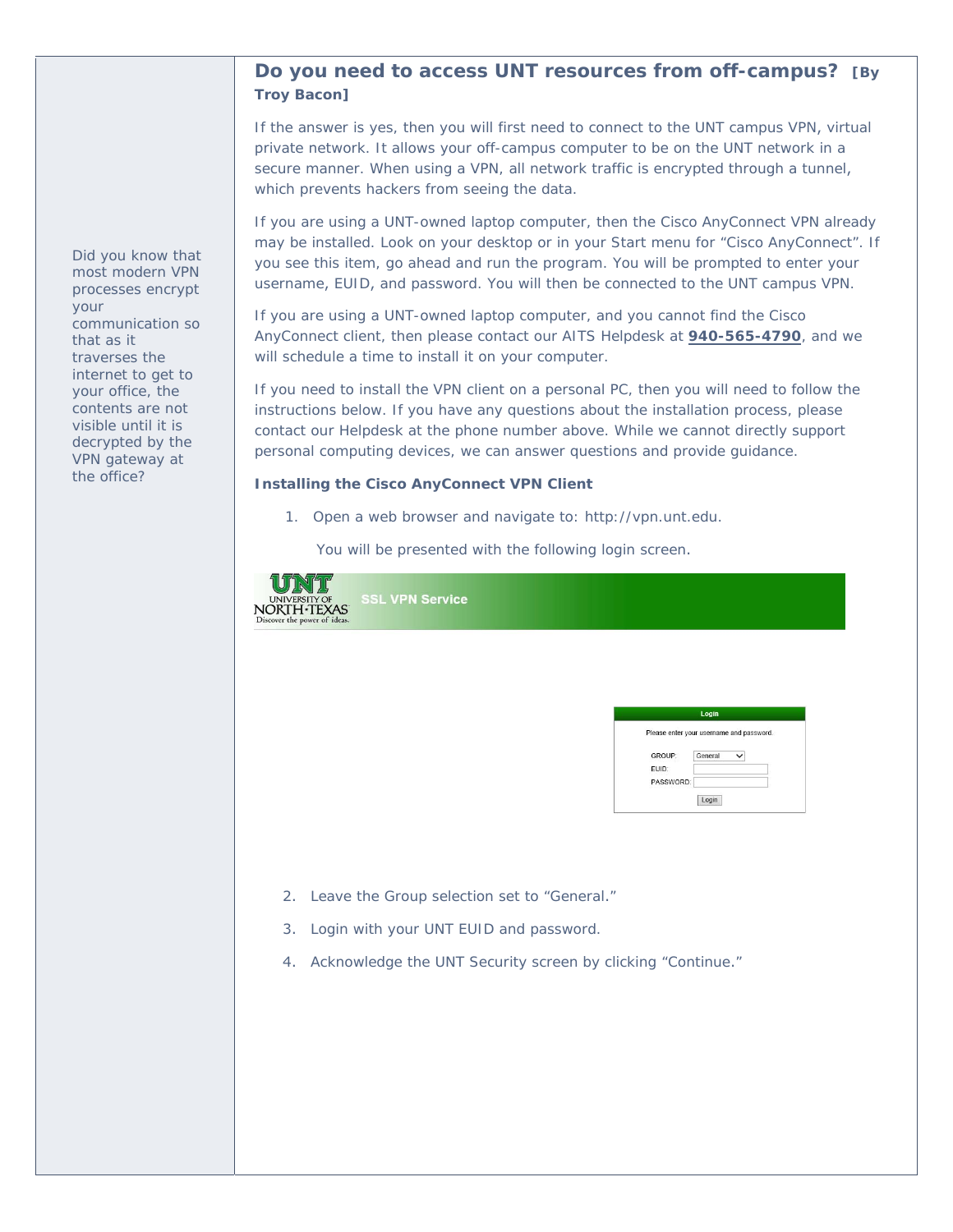| <b>SSL VPN Service</b><br><b>UNIVERSITY OF</b><br>NORTH TEXAS<br>Discover the power of ideas.                                                          |                                                                                                                                                                                                                                                                                                                                                                                                                                                                                                                                                                   |
|--------------------------------------------------------------------------------------------------------------------------------------------------------|-------------------------------------------------------------------------------------------------------------------------------------------------------------------------------------------------------------------------------------------------------------------------------------------------------------------------------------------------------------------------------------------------------------------------------------------------------------------------------------------------------------------------------------------------------------------|
|                                                                                                                                                        | This system is the property of the University of<br>North Texas and your use of this resource<br>constitutes an explicit binding agreement to<br>abide by relevant federal and state laws and<br>UNT policies (see UNT Policies 3.10, 3.6, and<br>3.11). Unauthorized use of this system is<br>prohibited. Violations can result in severe<br>penalties and possible criminal prosecution.<br>There is no reasonable expectation of privacy<br>and you consent to monitoring, review and<br>disclosure of information by using this<br>system.<br>Cancel Continue |
| Done<br>5.<br>Select "AnyConnect".                                                                                                                     | Trusted sites<br>$\frac{1}{2}$ = $\frac{1}{2}$ 100% =                                                                                                                                                                                                                                                                                                                                                                                                                                                                                                             |
| UNIVERSITY OF<br>NORTH TEXAS<br>Discover the power of ideas.                                                                                           | <b>SSL VPN Service</b>                                                                                                                                                                                                                                                                                                                                                                                                                                                                                                                                            |
| $\bigodot$ Home<br>Web Applications<br>١G<br><b>Browse Networks</b><br>AnyConnect<br>Telnet/SSH Servers<br>×<br>NC VNC Connections<br>Terminal Servers | $\overline{\phantom{a}}$<br>Address http://<br>╺║<br>Logout<br>ΙX<br><b>Browse</b>                                                                                                                                                                                                                                                                                                                                                                                                                                                                                |
|                                                                                                                                                        |                                                                                                                                                                                                                                                                                                                                                                                                                                                                                                                                                                   |
| Done                                                                                                                                                   | vpn.unt.edu<br>6. The first time you select this on your computer, you may be prompted to install<br>some Active-X controls. Go ahead and allow these to be installed.                                                                                                                                                                                                                                                                                                                                                                                            |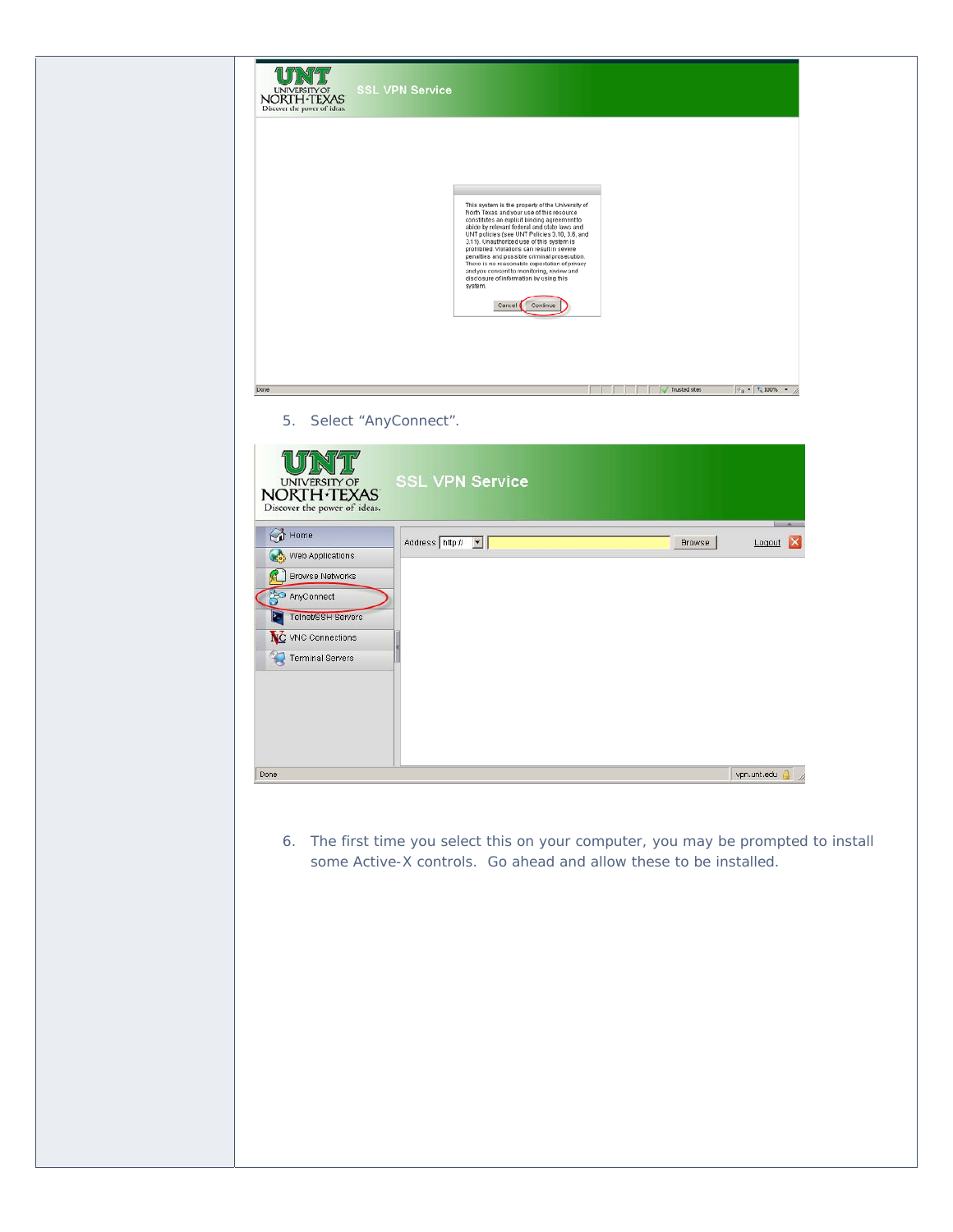

#### Click here, then select these two options.

|                                                                                                                                                                      | <b>Internet Explorer - Security Warning</b> |                          | $\vert x \vert$ |  |  |
|----------------------------------------------------------------------------------------------------------------------------------------------------------------------|---------------------------------------------|--------------------------|-----------------|--|--|
|                                                                                                                                                                      | Do you want to install this software?       |                          |                 |  |  |
|                                                                                                                                                                      | Name: vpnweb.cab                            |                          |                 |  |  |
|                                                                                                                                                                      | Publisher: Cisco Systems, Inc.              |                          |                 |  |  |
| ×.                                                                                                                                                                   | More options                                | Install<br>Don't Install |                 |  |  |
| While files from the Internet can be useful, this file type can potentially harm<br>your computer. Only install software from publishers you trust. What's the risk? |                                             |                          |                 |  |  |
|                                                                                                                                                                      |                                             |                          |                 |  |  |
|                                                                                                                                                                      |                                             |                          |                 |  |  |
|                                                                                                                                                                      |                                             |                          |                 |  |  |
|                                                                                                                                                                      |                                             |                          |                 |  |  |
|                                                                                                                                                                      |                                             |                          |                 |  |  |
|                                                                                                                                                                      |                                             |                          |                 |  |  |
|                                                                                                                                                                      |                                             |                          |                 |  |  |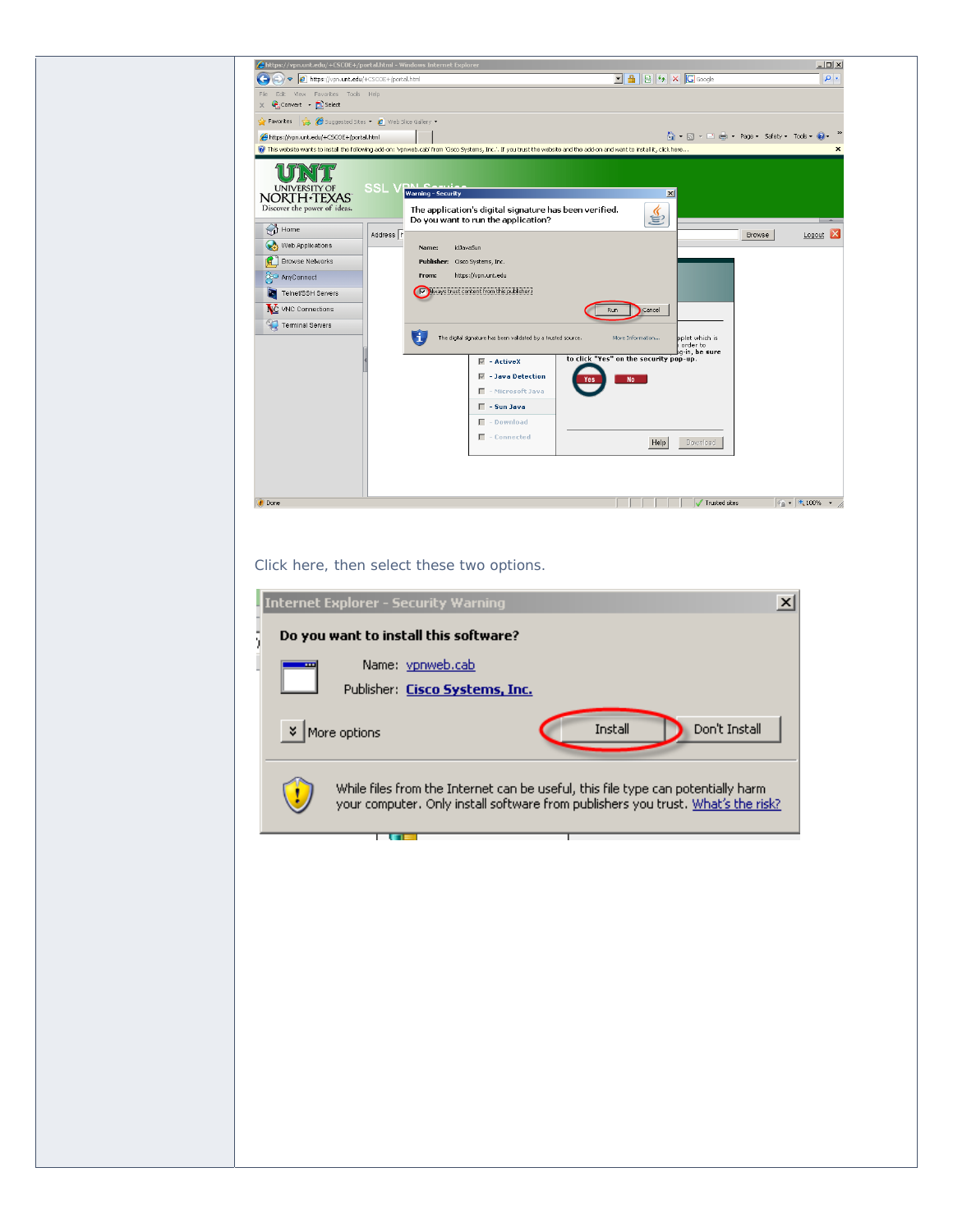### AnyConnect Secure Mobility Client Downloader



The AnyConnect Downloader is installing AnyConnect Secure A Mobility Client 4.0.02052. Please wait...  $\omega$ 

#### **Cisco AnyConnect Secure Mobility Client**



7. At this point, the VPN client should be installed, and you will be connected to the UNT VPN. You can check the status of the VPN connection by hovering your mouse pointer over the Cisco AnyConnect button on the right-side of your task bar.



8. Lastly, you can toggle your connection to UNT by going to your task bar and right-clicking the Cisco AnyConnect button and selecting Connect or Disconnect. Please disconnect from the UNT VPN when you are not accessing UNT resources.

If you have any questions or concerns, please contact the AITS Helpdesk at 940-565-4790.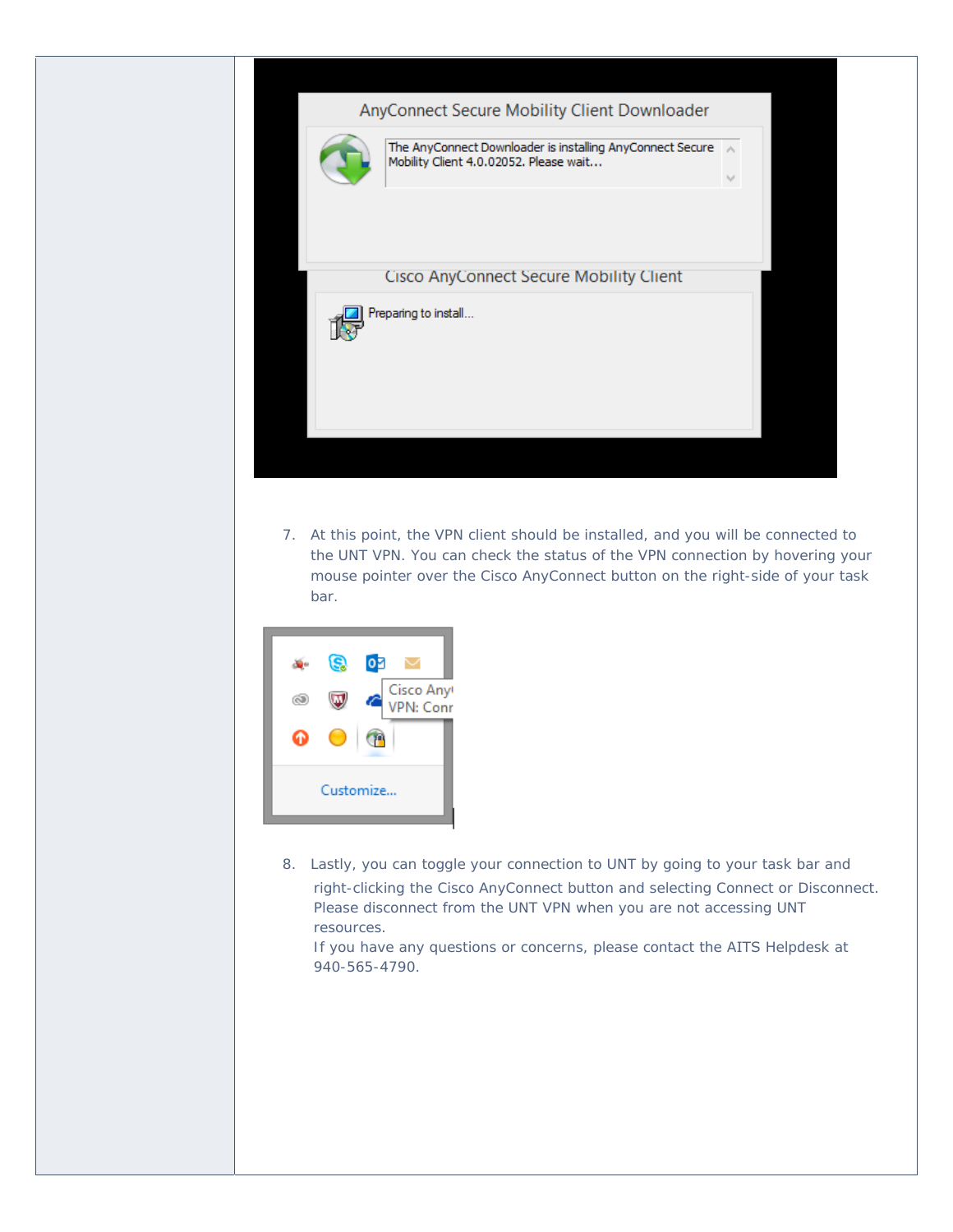## **A Beginner's Guide to EMV and Credit Card Security [By Jason McMullen]**

Greetings! In an ongoing effort to reduce fraud and protect consumers and businesses, three major credit card entities, **E**uropay, **M**asterCard, and **V**isa, came together to standardize a new technology: EMV. Cleverly, they chose to use their initials to name the biggest change to the credit card industry in decades.

Simply put, an EMV credit or debit card is a specially designed card with a small silver microprocessor chip embedded on its surface. These cards are designed to be inserted into a card reader rather than swiped. Information encoded on the EMV chip provides an additional barrier against counterfeiting.

While Europe was quick to adapt to the change, it has taken EMV 20 years to become commonplace in the United States.

EMV cards were originally read much more slowly than the traditional magnetic stripe cards. However, the transaction times have been improving and that should lead to more companies adopting the technology in the near future.

#### **Why EMV and Why Now?**

Most readers of this article have EMV chip cards that have replaced their regular credit/debit cards. However, not all payment locations currently read chip authentication. By the end of 2017, all card readers will need to read chip cards or the companies themselves will be responsible for any fraud that would have been prevented by a chip.

#### **How Does EMV Help? What Are the Limits of EMV**

#### **The Good**

EMV helps in two primary ways.

- 1. The chip stores an authentication key that proves that the card is valid.
- 2. The chip also provides a one-time transaction number each time it is used. This transaction number prevents a criminal from obtaining a card number in a breach, for example, and printing a fraudulent card.

#### **The Not-So-Good**

New EMV cards issued to customers in the United States are chip-and-signature cards versus chip-and-PIN cards. With the signature option, criminals are already searching for weaknesses in the transaction number scheme. If/when this is cracked, fraud could still happen because signatures are not typically verified. Once a personal identification number, PIN, is required, a criminal would need to know the transaction number scheme and your PIN.

EMV does not offer any protection when using the card to make online purchases or through a mobile application. Because of this, industry-trend watchers expect online fraud to rise as it becomes more difficult to defraud brick-and-mortar locations.

#### **What's Better? What's Next?**

Unfortunately for us, EMV is not a true security technology. It is instead an anti-fraud and authentication technology. Chip cards still carry the unencrypted primary account number, PAN. And EMV doesn't protect credit card data that is stored on remote servers.

There are two additional technologies that will further protect banks and consumers from cybercriminals: tokenization and encryption.

*Did you know that AITS now has a staff member, Joshua Avery, at our Frisco location? Talk to us about your support needs at Frisco.*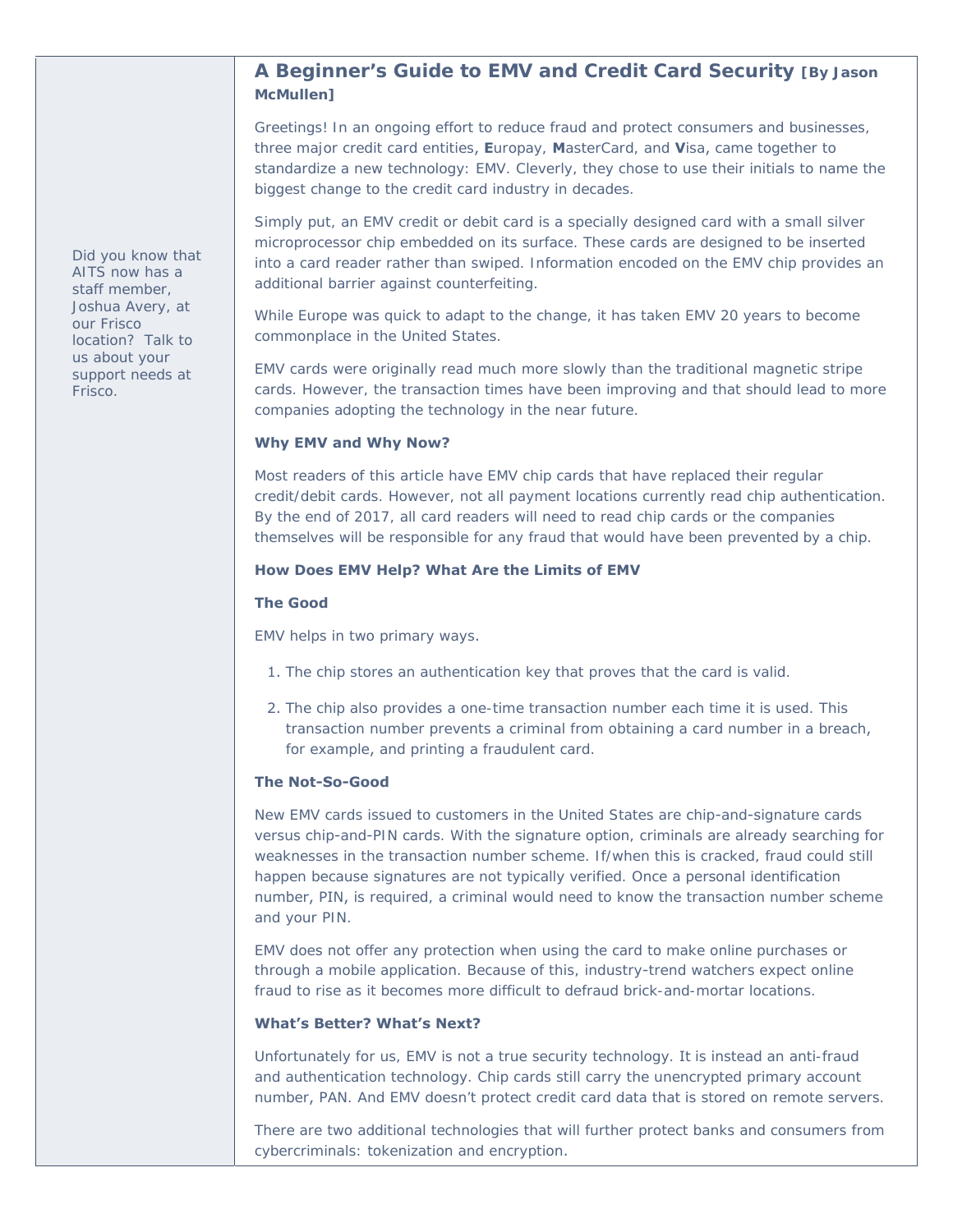Tokens replace the actual PANs with a substitute value that is unique to that transaction – unlike EMV that uses a unique number solely for authorization. The actual PANs are stored securely elsewhere and if the tokens are stolen during a breach, they can't be used.

Encryption scrambles the card information in a way that can only be decrypted with a key. Encryption happens at the moment the card is read and is not decrypted until it is processed. This prevents the PAN from being intercepted in transit over the Internet.

So what is best? The best is all of the above! As is usually the case, IT security is most effective when stacked in layers.

Happy shopping, everyone!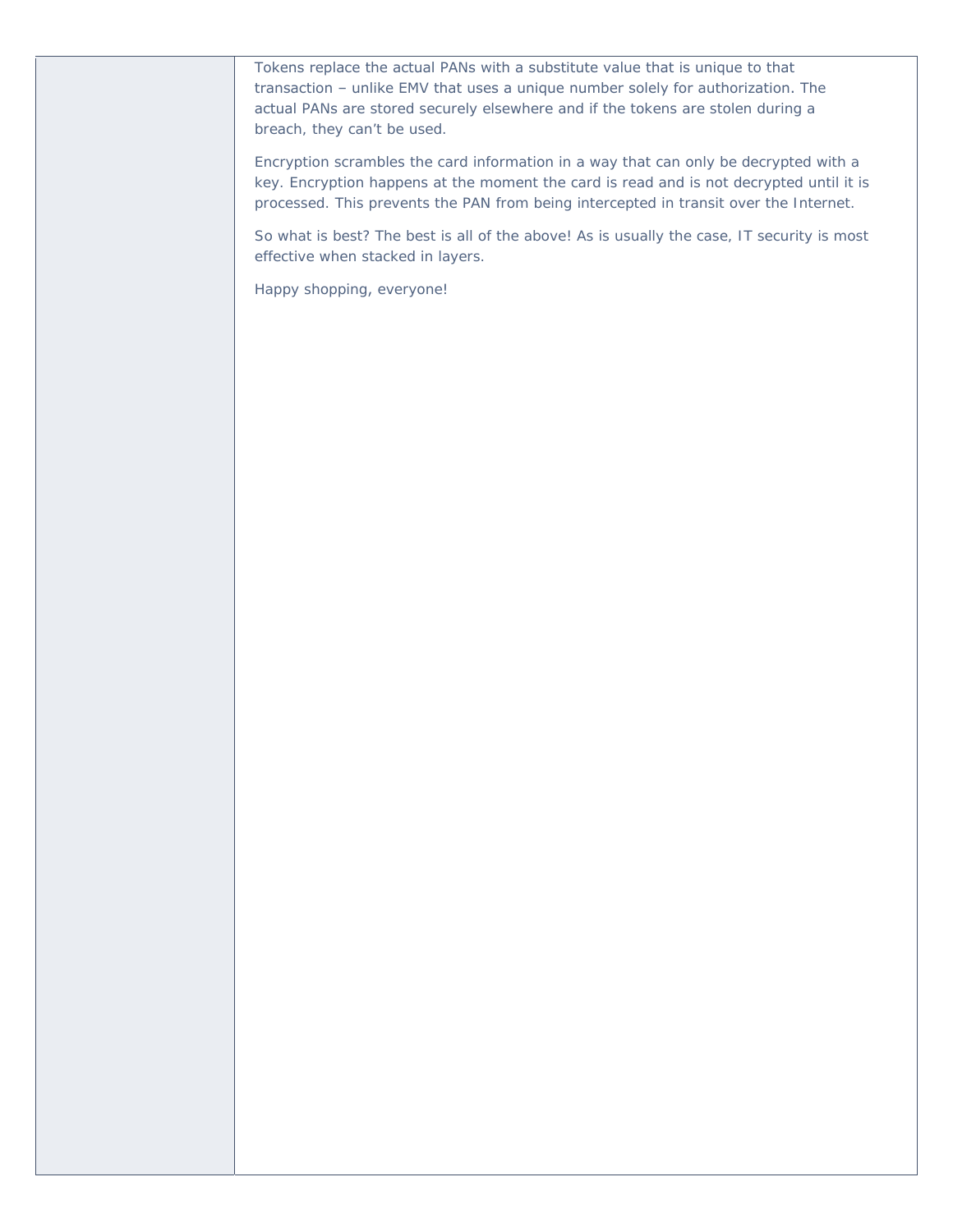## **Internet of Things, IoT [By Christopher Horiates]**

Is your refrigerator running? Why, yes.

Well, you better go catch it.

That is a joke we may all have heard at some point in our lives. Ask someone that question now and the answer you get might be let me get on my smartphone and check and while I'm at it I will you know what's in my fridge and oh by the way I just got my weekly grocery list sent to me from my refrigerator and the order has already been placed and the delivery time is later tonight.

What just happened? A simple childhood joke has turned into your refrigerator ordering groceries for you?

Yes, that is the world we live in and will be living in in the not too distant future. We are more connected than ever and items you never once thought were able to get online now are able too. For better or worse the Internet of Things, IoT, is here and not going anywhere anytime soon. You most likely have heard of the term smart home, smart building, smart TV, smart car or smart – insert obligatory item. Everything that can be connected seems to be connected. While this may make our lives better, the dark side of IoT is what no one wants to talk about.

You may have heard about the massive internet outage in the news a few weeks ago. Did you look into how this happened or what caused it? Your Twitter feed or Netflix might have been interrupted, but did you ask yourself how did this happen? You might have been a part of the attack and did not know it. An army of "Smart IoT Devices" were all programmed to attack the servers in a coordinated effort to cause the outage. This is the first time something like this has occurred, that people know of. Basically, malware took over people's "Smart IoT Devices" in homes, business and such, and when the time came, it flooded the servers on the internet and took sites offline.

Could it have been avoided? Training for users and responsibility on the manufacturer to keep their IoT devices safe is important.

- 1. If you happen to have some IoT device in your home did you change the default password when setting it up?
- 2. Did you lock down your firewall/router to protect others from getting into it?
- 3. What about your Wi-Fi network? Is it the default SSID and Password to get on and default administrative password to log into the router?

Asking those questions – and knowing the answers – are two very simple things you can do to protect yourself and your family. Ever thought who else might be watching your kid sleep at night on that new Wi-Fi enabled baby video monitor? What about your car, did you update to the latest software to avoid that known exploit where someone can take it over? While these may all seem like doomsday scenarios, that fact is it's true and have happened.

On the manufacturer side the issue with them is they make so many of the IoT devices, phase them out quickly and do not bother to add basic security or update the firmware to fix known and exploited security issues. There are talks that just like other areas of technologies some standards be set and the wild west of IoT will be more controlled. Ideally automatic updates of firmware or better notifications of how and where to get them would be a good start.

*Did you know that at higher frequencies, objects and walls appear thicker as a percentage of the wavelength? See comparison of 2.4GHz vs. 5GHz earlier in the article.*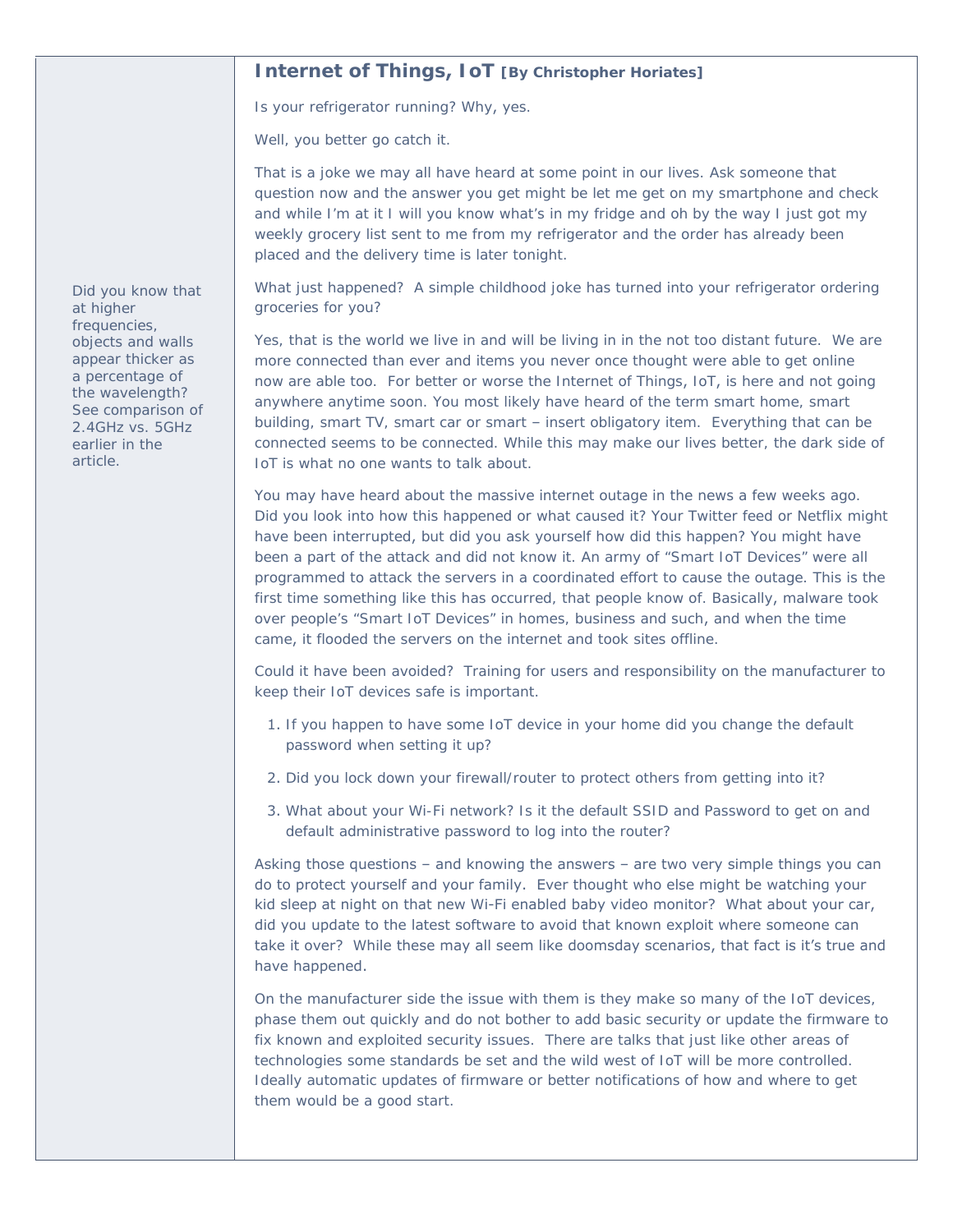Am I in favor of IoT and what it can do? Yes, of course. I like the idea of being connected, but I don't think we all fully understand the risk that comes with it. The pros and cons need to be looked at and considered when connecting things.

So, while checking in on your IoT device from your smart phone from anywhere in the world might seem like an improvement to your life, just remember the this rule: anything you don't want the rest of the world to see, know or access, don't put it on the internet.

# **Apple's New Approach to Privacy in iOS 10 [By Christopher Johnson]**

With iOS 10, released in June 2016, Apple introduced several important changes in its data collection practices that have caused some alarm among privacy advocates. While the Cupertino-based tech giant has significantly expanded the amount of user-related data it collects and shares with app developers, it has introduced a sophisticated new method for handling that data, and claims the new measures ensure the collected data will remain anonymous.

#### **Apple has started collecting more information about users…**

In previous versions of iOS, built-in Apple programs (such as the Spotlight search app) gathered usage data from other installed apps installed on a user's i-device. Data would then be used to tailor a user's experience to their own unique preferences. The results include more accurately targeted search results in Spotlight and more desirable recommendations in the iTunes and App stores. Through iOS 9, this data collected from user activity was stored locally on the user's device, securely encrypted and presumably resistant to unauthorized analysis by third parties. Apple's data retention and encryption policies appeared frequently in headlines a year ago when the company squared off against the FBI over the Bureau's insistence that the tech company provide aid in breaking the encryption on an iPhone during its investigation of the San Bernadino mass shooting on Dec. 2, 2015. As tech news site 'The Verge' reported, Apple CEO Tim Cook expressed the company's desire to protect the privacy of its users, stating the company has "a responsibility" to consumers to help protect their data and privacy. In iOS 10, Apple has broken with its tradition of relying solely on locally-encrypted data to customize the user experience, opting instead to use data aggregated across its vast population of users. This comes as Apple has significantly expanded the amount of data it collects on user activity, meaning that the software giant is collecting and storing user data on an unprecedented scale. Apple reps claim the company has taken steps to ensure the anonymity of the data they are collecting, though they have not provided many details on these practices.

#### **…but they are using Differential Privacy to protect the data**

At their WWDC in June, Apple execs briefly discussed the company's use of a cryptographic algorithm known as differential privacy to protect the large volume of data it is collecting from users. Differential privacy refers to the injection of randomized junk data, or noise, into a set of data to obscure the actual live data that is important to developers. For those adventurous souls who are not afraid of a deep dive into cryptography, Matthew Green from Johns Hopkins University posted an interesting writeup on his blog about the technology. Apple says that even though they are not collecting identifying or sensitive information from its users, they are aware of various techniques hackers might use to leverage traditional data sets, if compromised, to deduce the identity of users from otherwise anonymous data. Differential privacy is designed to protect user data from these types of attacks.

*Apple was founded by Steve Jobs, Steve Wozniak and Ronald Wayne on April 1, 1976. Ronald Wayne backed out 12 days later – Apple history lore!*